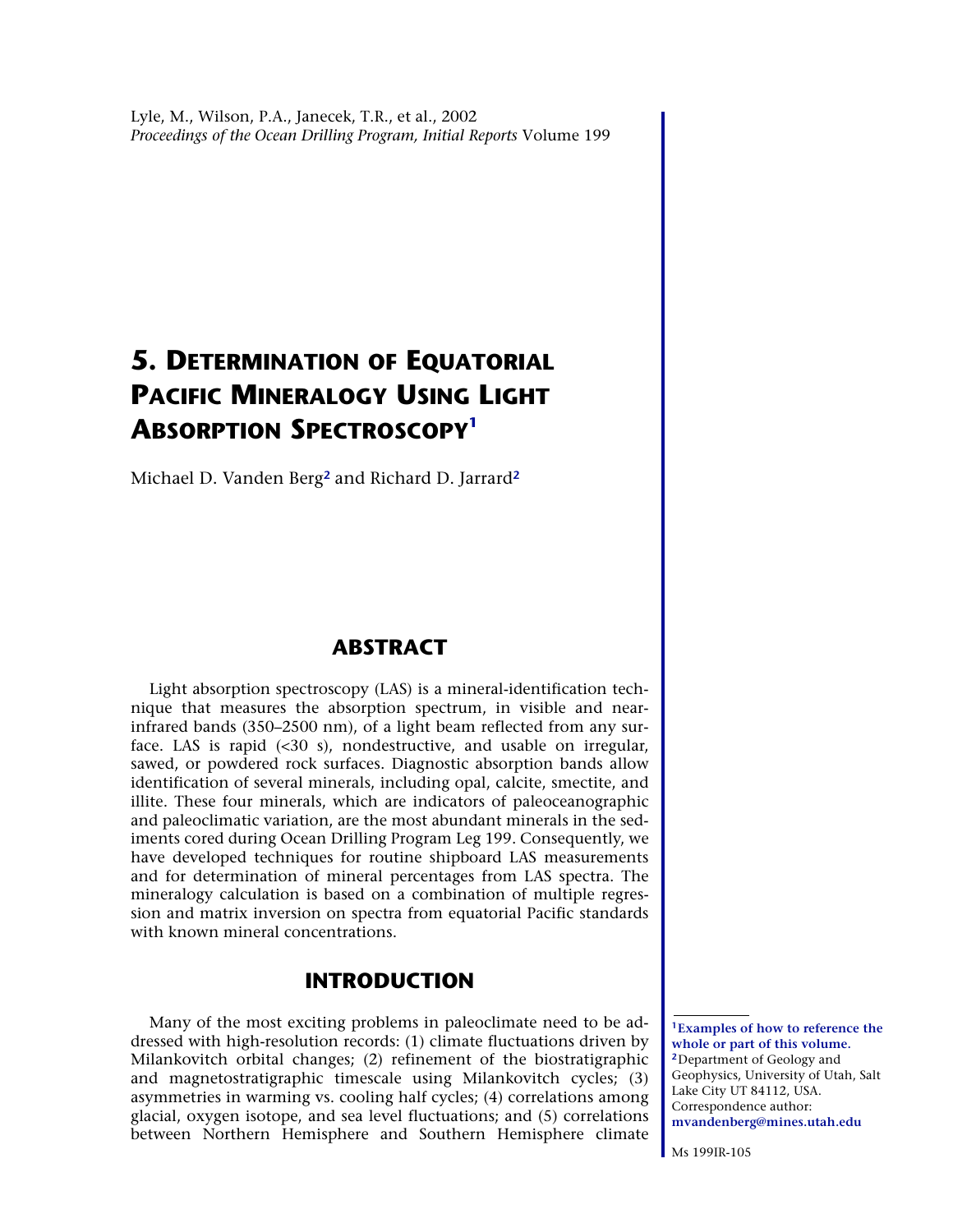changes. Some marine sedimentary sequences contain potentially detailed records of these variations, but the thousands of needed measurements are too time consuming.

An alternative approach is that of calibrated climate proxies. Some measurement types (e.g., downhole logs and Ocean Drilling Program [ODP] whole-core physical properties) are rapid enough to permit development of high-resolution records. If variations within these records can be associated with climate change via calibration to a relatively small suite of ground-truth data, then these data can provide a highresolution climate proxy. Examples of these variations are the demonstration of Milankovitch cycles in ODP downhole logs (Jarrard et al., 1988; Jarrard and Arthur, 1989; deMenocal et al., 1992), ODP multisensor track density and magnetic susceptibility records (deMenocal et al., 1991; Shackleton et al., 1995; Shackleton and Crowhurst, 1997), and ODP digital color records (Niitsuma, 1991).

In this paper, we explore the possibility of using light absorption spectroscopy (LAS) as a way to obtain high-resolution, semiquantitative mineralogical data from marine cores. The first section of this paper describes several feasibility studies that have been undertaken to establish LAS as a useful mineralogy tool. The second part of this paper outlines a more sophisticated calibration method, which was used to determine mineralogy during ODP Leg 199. A detailed interpretation of the Leg 199 LAS data will be included in the Leg 199 *Scientific Results* volume.

### **BACKGROUND**

The ultimate goal of all techniques involving spectroradiometry is to provide accurate qualitative or quantitative estimates of sediment composition. Whereas many studies have already shown that different marine sediments have distinctive spectral features, most of these previous studies focus primarily on the visible and "very" near-infrared region of the electromagnetic spectrum. For example, Balsam et al. (1999) evaluated the use of visible light (400–700 nm) spectroscopy, or optical lightness, as a proxy for the carbonate content of marine sediments in five piston cores from Hole 997A. They concluded that measures of optical lightness are reasonable proxies for relative changes in carbonate content over short spans of geologic time, but for longer periods of time, the relationship is not well defined. They also warn that optical lightness is strongly affected by the composition of the noncarbonate fraction, such as clay. Mix et al. (1992, 1995) analyzed reflectance spectra in the visible and near-infrared bands (455–945 nm). Their goal was to estimate biogenic calcite, biogenic opal, and nonbiogenic contents from cores recovered during ODP Leg 138. Their estimates were best for biogenic calcite, but opal and nonbiogenic material were not always distinguished reliably. Balsam and Deaton (1996) used spectra from the range of 250–850 nm to estimate concentrations of carbonate, opal, and organic contents in Atlantic and Pacific marine cores. They found that the character of downcore changes in mineralogy was well determined, but systematic offsets were sometimes evident for individual mineral concentrations.

Our LAS technique measures spectra over the entire visible and nearinfrared region of the electromagnetic spectrum (350–2500 nm). This study demonstrates that the additional spectral information found in the near-infrared region could greatly improve identification of minerals with paleoclimatic interest.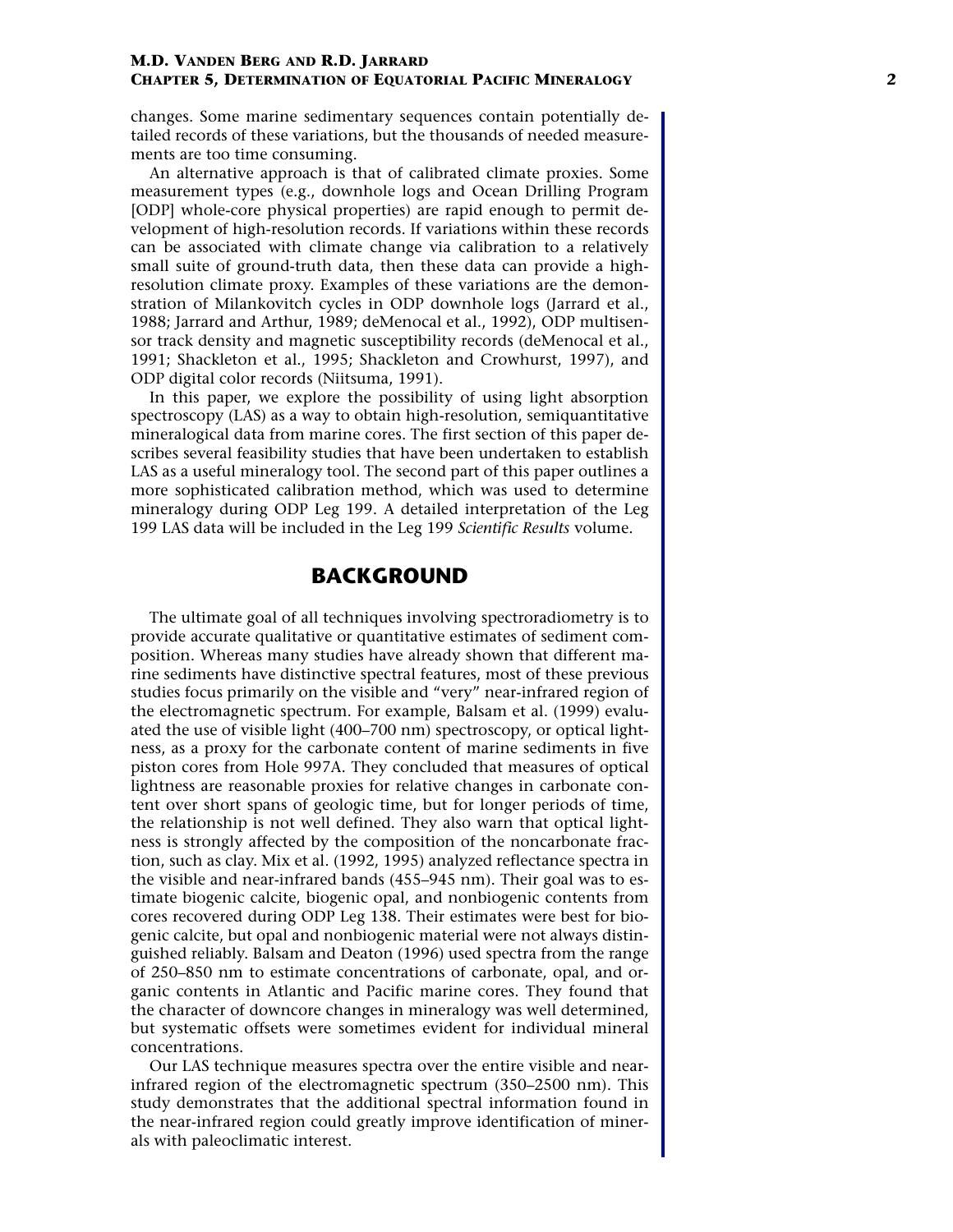#### **M.D. VANDEN BERG AND R.D. JARRARD**

<span id="page-2-0"></span>**CHAPTER 5, DETERMINATION OF EQUATORIAL PACIFIC MINERALOGY 3**

### **PALEOCLIMATE OBJECTIVE OF LAS**

LAS can be used as a climate proxy in a variety of environments. It has the two crucial characteristics of such proxies: (1) rapid measurement speed, making determination of a high-resolution record practical, and (2) a clear conceptual link between climate process and instrument response, which can be readily validated through selected ground-truth measurements.

Our pilot studies have demonstrated that LAS can provide a rapid, reliable estimate of variations in relative abundance of several climatically sensitive sediment components. We have investigated detection of four such components.

- 1. Calcite. The pelagic calcite mass accumulation rate (MAR), whether from foraminifers or nannofossils, reflects a combination of factors fostering accumulation (productivity of nearsurface waters) and dissolution (calcite compensation depth).
- 2. Opal. Pelagic opal MAR, whether from radiolarians or diatoms, is particularly sensitive to upwelling-induced supply of nutrients.
- 3. Smectite vs. illite. Low-latitude pelagic deposition of these minerals may vary as wind patterns tap different source regions (Rea, 1994).

### **INSTRUMENTATION AND TECHNIQUE**

The LAS technique uses the FieldSpec Pro FR portable spectroradiometer (Hatchell, 1999) to measure, in the visible and near-infrared (350–2500 nm), the spectrum of light reflected from a rock surface. Light is absorbed by minerals at and near the surface of the rock or sediments as a result of both electronic and vibrational processes (Clark et al., 1990; Clark, 1995), which create absorption troughs in the reflecting spectrum that can be used for mineral identification.  $H_2O$ , Mg-OH, Al-OH, Fe-OH, and  $CaCO<sub>3</sub>$  absorption bands (identifiable in the nearinfrared) as well as overall trends in the spectrum are particularly useful for mineral identification. If LAS is accompanied by a suite of local ground-truth measurements (e.g., X-ray diffraction [XRD]), depths of characteristic absorption features can be calibrated, resulting in the ability to determine semiquantitative mineral concentrations. This approach is likely to work for sediments with two to four spectrally significant minerals; it may not succeed in more complex mineralogies.

In order to gain the most accurate spectral data, samples should be thoroughly dried. If samples are wet, the spectral signature of pore water dominates the spectral features of mineralogical origin. Also, wet sediments are often darker than dry sediments, which affects total reflectance readings (Balsam et al.,1998).

Figure **[F1](#page-11-0)** illustrates two different instrumentation setups used to generate LAS measurements during ODP core samples. The light source for both methods is a high-intensity light probe fitted with a quartz halogen bulb and built-in direct current stabilizer circuitry. Before a reflectance measurement is taken, spectral response of any light source is normalized to a 100% reflectance level using a Spectralon white BaSO<sub>4</sub> calibration plate.

**[F1.](#page-11-0)** LAS instrumentation setup, p. 12.

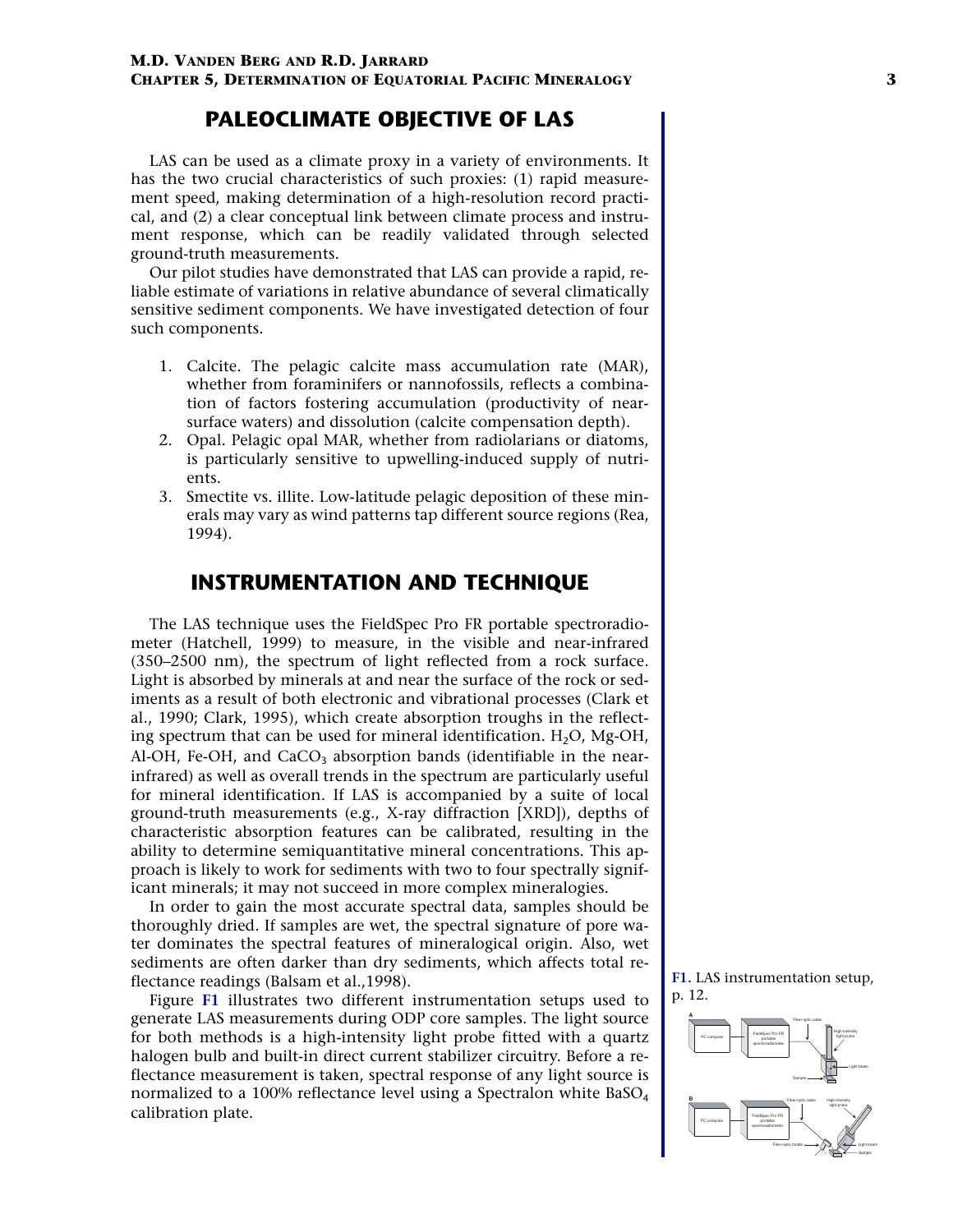The first instrument configuration (Fig. **[F1A](#page-11-0)**) is used when the sample is large enough to cover the entire 1-in-diameter opening in the bottom of the high-intensity light probe. The fiber-optic cable, which conveys the reflected light to the spectrometer, is inserted within the light probe. The sample, preferably powdered, is spread out on a platform. To take the measurement, the light probe is placed directly onto the sample and the reflected light is sent via the fiber optic cable to the spectrometer. The spectral data is then saved on a small laptop computer. This method requires additional time to clean the surface of the light probe after each reflectance measurement.

The second method (Fig. **[F1B](#page-11-0)**) is used when there is not enough powdered sample to cover the entire light probe opening or when the sample is solid but irregular in shape. In these situations, the fiber-optic detector cable is attached to a specialized holder and pointed at the sample, which again is placed on a small platform. It is important that the light probe (used only as a stable light source in this case) is placed at the same angle and distance in relation to the sample as the fiberoptic sensor. This will maximize the amount of reflectance recorded by the spectrometer. This method requires movement of only the sample and involves no contamination issues (the light probe never comes into direct contact with the sample), resulting in a faster measurement time.

We prefer to use the instrumentation setup shown in Figure **[F1A](#page-11-0)** because it prevents light from escaping and results in a more accurate total reflectance value. Even though this method requires additional time to perform, it is important to obtain an accurate total reflectance value for use in our mineral concentration calculations. During Leg 199, great care was taken to ensure that the light probe was clean before measuring the next sample.

# **RESULTS OF INITIAL STUDIES**

The pilot studies described below were performed for two basic reasons: (1) to demonstrate that LAS is indeed a useful minerology indicator, and (2) to investigate sources of spectral distrubance, which could result in minerology calculation errors.

### **Feasibility Study #1: Mineral Standards**

We prepared four end point mineral standards (opal, calcite, smectite, and illite) and 50:50 mixes of these end points. Our "opal" standard is a diatom ooze, and our "calcite" standard is a nannofossil ooze; both are from intervals that are moderately pure. These samples were measured using the instrumentation setup shown in Figure **[F1B.](#page-11-0)**

Figure **[F2](#page-12-0)** shows LAS spectra for these mineral standards. The four end points have distinctively different spectra, each with diagnostic features. As expected based on LAS results for other minerals (Clark et al., 1990), the 50:50 mixes have generally intermediate spectral characteristics, but the spectral responses are nonlinear. In particular, LAS spectra are more sensitive to opal and smectite than to calcite and illite. Consequently, we anticipate that LAS resolution will be best for calcite and illite at high concentrations and best for opal and smectite at lower concentrations. Nonlinear responses necessitate use of several intermediate mixes for calibration of spectral responses.

**[F2.](#page-12-0)** Comparisons of calcite, opal, smectite, and illite, p. 13.

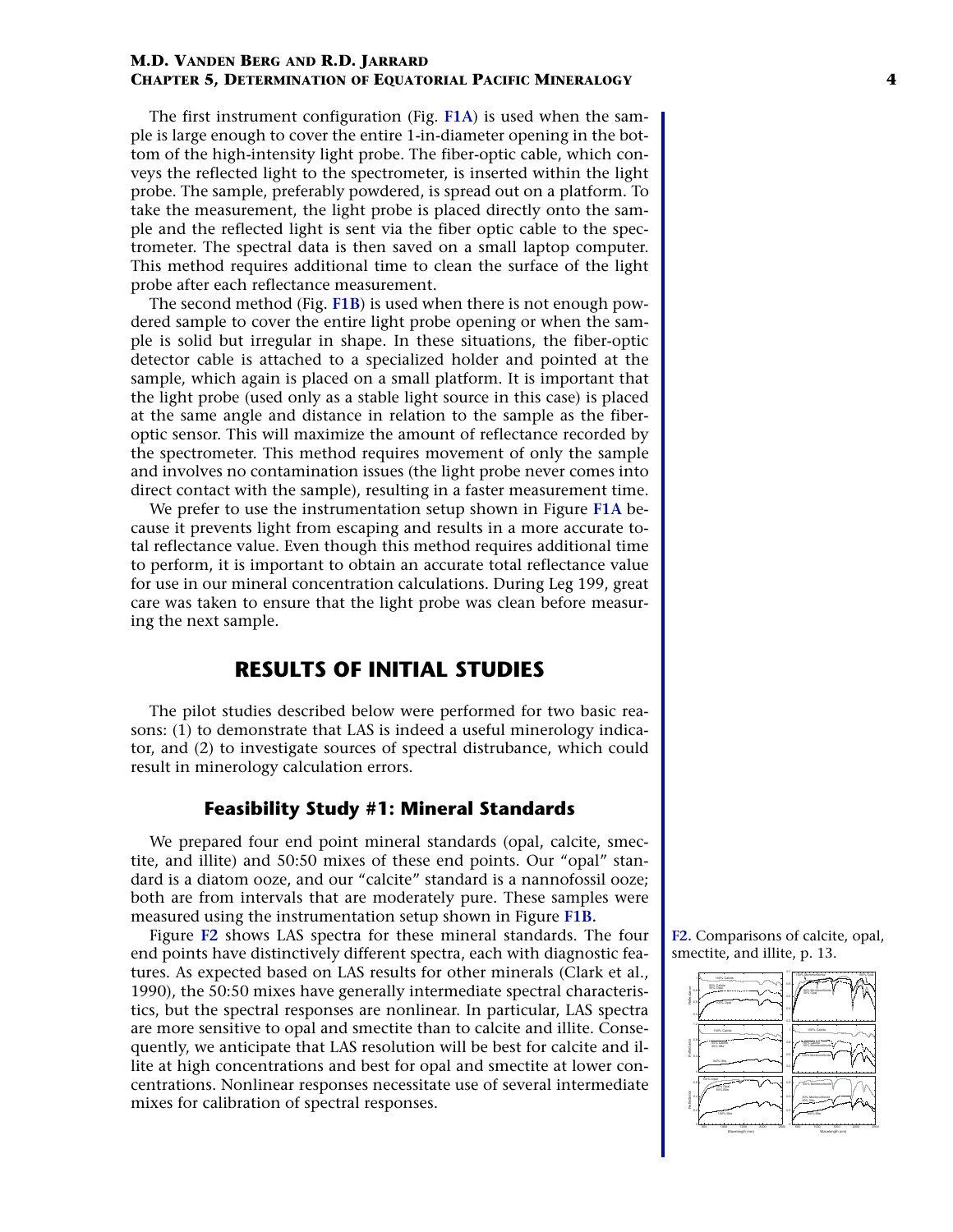### **Feasibility Study #2: Equatorial Pacific Sediments**

Our second pilot study is a simple reconnaissance to determine concentrations of paleoclimatically significant minerals. To a first approximation, near-equatorial Pacific sediments can be thought of as consisting of calcite (nannofossils and/or foraminifers), opal (radiolarians and/ or diatoms), and terrigenous components. We took 24 samples from Site 846, an eastern equatorial Pacific site in which the dominant components are calcite and opal. Samples were chosen at the same locations (±3 cm) as ones previously analyzed by Mix et al. (1995) for calcite, opal, and "other" (other = 100% – %calcite – %opal). Opal concentrations may be slightly underestimated because of incomplete opal dissolution (Farrell et al., 1995). These ground-truth measurements were used to quantify the responses of individual spectral features. We determined calcite based on the calcite absorption band at ~2350 nm. For opal, we used three spectral characteristics (depth of the 1900 nm water trough, drop between 1300 and 900 nm, and drop between 900 and 400 nm), recognizing that each could also be affected by a different component and would, therefore, be most accurate and useful in different environments.

This feasibility study demonstrates that LAS can achieve an accuracy of ±10% for calcite and opal determination at this site (Fig. **[F3](#page-13-0)**). This accuracy is not directly portable to sites with quite different concentrations of calcite, opal, and other components, but we expect the same approach of local ground truth for LAS results to succeed in many other environments. The second part of this paper focuses on a similar, but more sophisticated, analysis technique (e.g., inversion) for determining mineralogy.

### **Feasibility Study #3: Variations in Low-Latitude Pacific Clays**

Clay minerals deposited in the Pacific Ocean are mainly derived from wind-blown continental dust (Rea, 1994). As dominant winds tap different source areas, different clay species are deposited in distinct areas of the ocean. A small pilot study was conducted to see if these different clays could be detected by the LAS technique. Clay concentrations were found by subtracting known concentrations of calcite and opal from 100% (**[Olivarez Lyle and Lyle,](#page-0-2)** this volume).

Three high clay–content samples were chosen from the EW97909 cores (the site survey cores for ODP Leg 199). Sample  $A_1$  and  $A_2$  were taken near the top of core EW97909-21GC (25°N, 147°W) and contain 89% and 88% clay, respectively. Sample B was taken near the top of core EW97909-12PC (5°N, 140°W) and contains 80% clay (Fig. **[F4](#page-14-0)**). XRD and LAS analyses were performed on all three samples. The XRD patterns were collected on a Rigaku diffractometer, using CuKα radiation at 30 mA and 25 kV with a step size of 0.05°2θ. After the three clay samples were analyzed, they were exposed to ethylene glycol for 24 hr and then reanalyzed. This method helps in the identification of certain smectite peaks.

The XRD analyses showed that the two samples from EW97909- 21GC (the northern core) are virtually the same. Both samples contain predominantly illite with lesser amounts of kaolinite, chlorite, and smectite. The illite peak at  $\sim 8.9^{\circ}2\theta$  is relatively large compared to the small smectite peak at 7.1°2θ for the nonglycolated sample and at ~5°2θ for the glycolated sample. Chlorite is more abundant than kaolinite,

**[F3.](#page-13-0)** Comparison between LAS and conventional chemical methods for finding concentrations of calcite and opal, p. 14.



**[F4.](#page-14-0)** Locations of samples analyzed by XRD, p. 15.

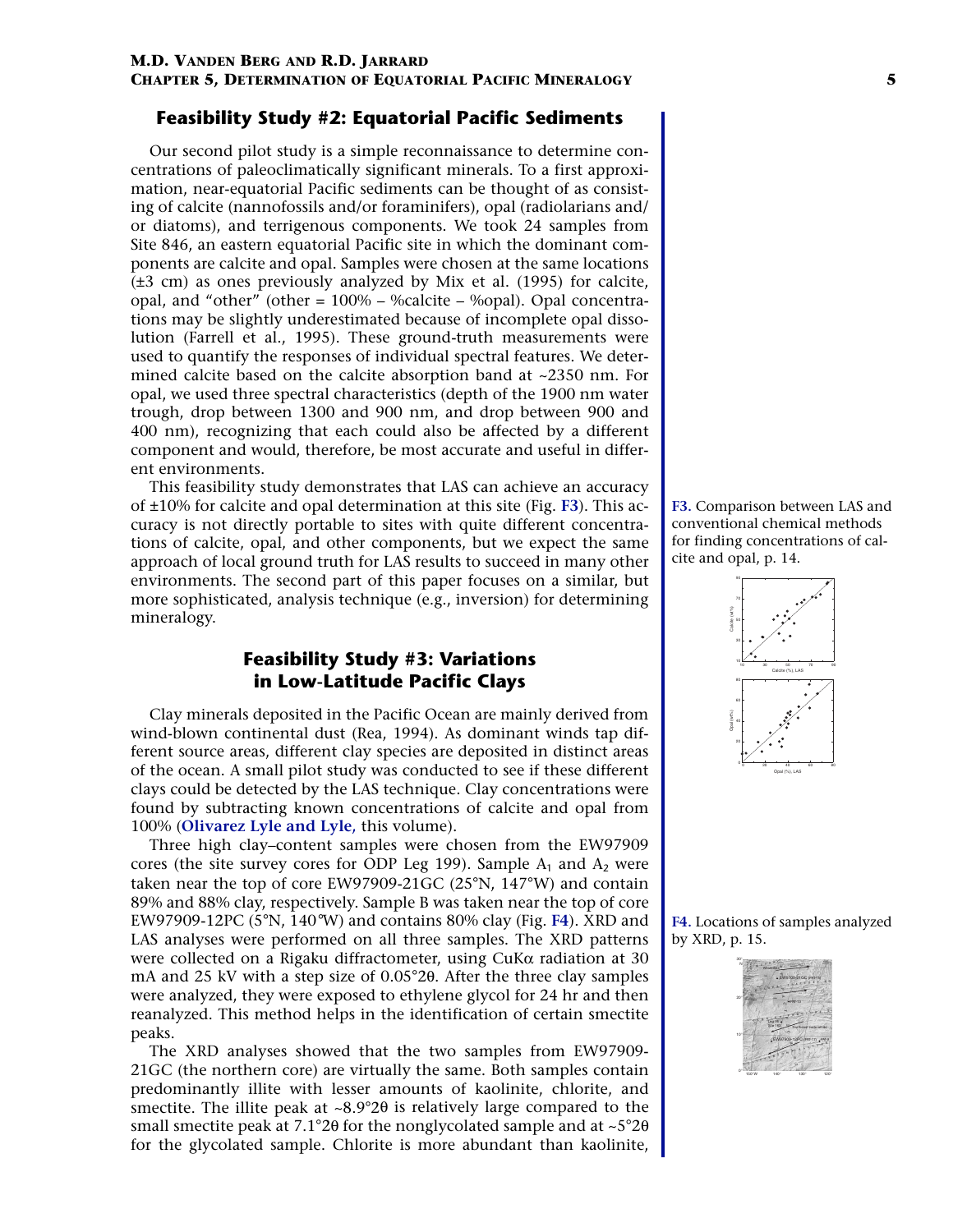based on peak intensities on either side of 25°2θ. In contrast, the sample from EW97909-12PC (the southern core) contains dominantly smectite with lesser amounts of illite and kaolinite but no chlorite. This sample shows a high-intensity smectite peak at ~7°2θ for the nonglycolated sample and at ~5.2°2θ for the glycolated sample. In contrast, the illite peaks have very small intensities.

The difference in the dominant clay mineral of the two cores is clearly seen from the XRD analyses. The northern clays are composed mostly of illite, whereas, the clays closer to the equator are composed mostly of smectite. This contrast is most likely attributed to the fact that different winds over the Pacific Ocean tap different on-land source areas. The northern illite-rich clays may have been carried by westerly winds originating in China, which dominate at latitudes higher than 20°N. The vast loess plains of Asia are the main source for wind blown illite-rich dust in the northern Pacific (Rea, 1994). The southern smectite-rich clays may have been carried by the northeast trade winds that dominate between 0° and 20°N latitude. The source of this dust is the Central and South American volcanic arcs (Fig. **[F4](#page-14-0)**). These sediments are smectite rich because smectite is an alteration product of volcanic rocks. The small amount of chlorite found in the northern core, but not in the southern one, also fits this pattern. Chlorite might be expected in dust that originated from arid lands in Asia. However, chlorite would not be expected in sediments originating from volcanic regions.

LAS analyses of these samples (Fig. **[F5](#page-15-0)**) indicate a definite spectral difference between the smectite-rich sample and the two illite-rich samples. This result confirms the results from our first feasibility study, which indicated that smectite and illite should be readily distinguishable with LAS. Because the spectral signatures of both smectite and illite are compositionally dependent (Clark et al., 1990), this study is more diagnostic of LAS usefulness for smectite vs. illite during Leg 199. Unfortunately, LAS could not recognize the small amounts of chlorite or kaolinite, but the dominant clay mineral was easily identified. This study shows that LAS can be a useful tool for rapid identification of clay minerals in cores, aiding reconstruction of Tertiary wind patterns.

### **Feasibility Study #4: Opal–A/Opal-CT Transition**

The goal of this study was to determine whether the spectral signature of opal changes at the opal-A/opal-CT boundary. Rice et al. (1995) used Fourier transform infrared spectroscopy to detect absorption changes associated with the opal–A/CT transition, but neither opal-A nor biogenous cristobalite has been studied previously using LAS.

Seven samples were chosen from Deep Sea Drilling Project (DSDP) Leg 17, Site 166, which is located in the central Pacific Basin (3°N, 175°W). The samples range in depth from 7.7 to 198.0 meters below seafloor (mbsf), with the opal-A/opal-CT boundary present at ~190.0 mbsf. The upper five samples are late Miocene–middle Eocene radiolarian oozes, and the two deepest samples are middle Eocene cherts (Shipboard Scientific Party, 1973). To isolate the radiolarians from the clays, the samples were placed through a 75-µm sieve. Figure **[F6](#page-16-0)** shows that even though the crystallinity of the two zones is different, the spectra for opal-A radiolarian oozes are very similar to those of the opal-CT cherts. The total reflectance difference is attributable to the measuring technique and does not reflect true opal-A/opal-CT changes. Since the pieces of chert were smaller than the opening on the light probe, some of the light escaped instead of being reflected back into the spectrome-

**[F5.](#page-15-0)** Differences between illite-rich and smectite-rich ocean sediments, p. 16.



**[F6.](#page-16-0)** Comparisons of radiolarian oozes from zones of opal-A and opal-CT, p. 17.

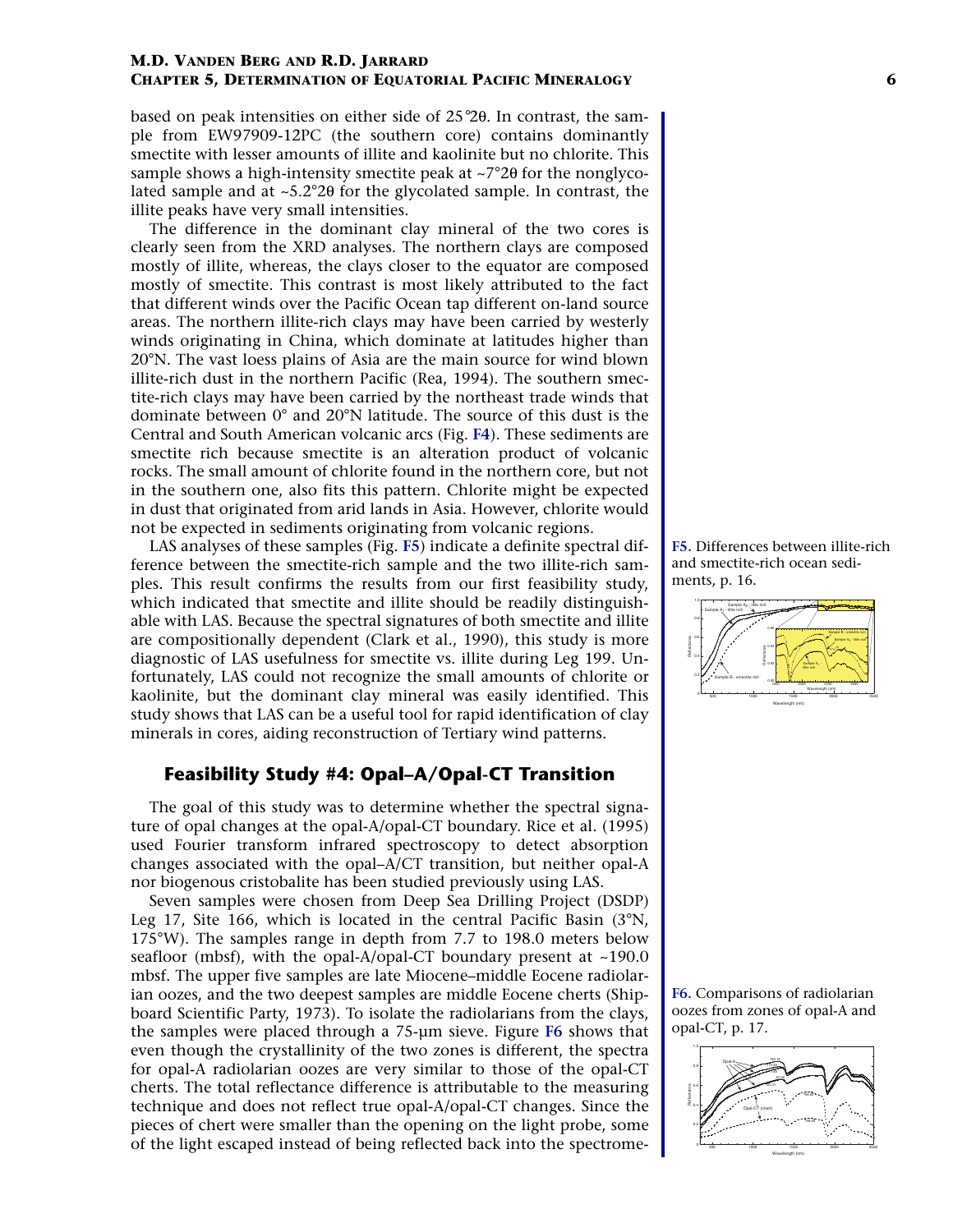ter. In contrast, the powdered radiolarian oozes covered the entire opening, reflecting back all of the light (Fig. **[F1A](#page-11-0)**). These results indicate that LAS-based opal determination from Leg 199 is not likely to be adversely affected by the opal-A/opal-CT transformation or other reworking.

### **DETERMINATION OF LAS-BASED MINERALOGY**

The goal for the LAS technique used on Leg 199 was to deliver rapid semiquantitative mineral concentrations for the purpose of studying paleoclimate. In the equatorial Pacific, the minerals with the most important paleoclimate significance are opal and calcite and, to a lesser degree, smectite vs. illite. By using multiple regression and matrix inversion, we were able to use local ground truth to calibrate spectral responses. The result is an algorithm that can be used to rapidly calculate concentrations of calcite, opal, smectite, and illite. Postcruise research will involve improved algorithms, including use of nonlinear mixing models and singular-value decomposition (Fisher and Underwood, 1995).

### **Ground-Truth Samples**

To provide a calibration of expected LAS mineralogical responses for Leg 199, we used a suite of 71 local ground-truth samples. These samples were chosen from six sites in the equatorial Pacific: ODP Site 846, ODP Site 162, and four Leg 199 site survey cores (EW9709). The sediments at these sites (mainly calcite, opal, and terrigenous materials) resemble those that were encountered during Leg 199. The spectra from these samples were collected using the instrumentation setup shown in Figure **[F1A](#page-11-0)** because this were the same method used during Leg 199. We enlisted the help of Mitchell W. Lyle and Annette Olivarez Lyle (**[Oli](#page-0-2)[varez Lyle and Lyle,](#page-0-2)** this volume) to analyze the samples for which calcite and opal concentrations were not already known.

The first 22 samples came from Site 846 (91°W, 2°S). Samples were chosen at the same locations  $(\pm 3 \text{ cm})$  as ones previously analyzed by Mix et al. (1995) for calcite, opal, and "other" (other = 100% – %calcite – %opal) and range in depth from 4.05 to 183.54 mbsf. Since the source area for the clay is most likely the volcanic regions of Central and South America, we concluded that the dominant clay found at this site is smectite. The second set consists of 35 samples taken from four EW97909 cores (the site survey cores for ODP Leg 199). We chose 8 samples from EW9709-3PC, which range in depth from 0.33 to 13.39 mbsf; 15 samples from EW9709-7PC, which range in depth from 1.22 to 15.20 mbsf; 8 samples from EW9709-12PC, which range in depth from 2.58 to 12.63 mbsf; and 4 samples from EW9709-21GC, which range in depth from 0.2 to 2.37 mbsf. **[Olivarez Lyle and Lyle](#page-0-2)** (this volume) analyzed calcite and opal concentrations of 5-g/cm<sup>3</sup> subsamples of each sample. The dominant clay mineral (illite or smectite) was identified subjectively by LAS interpretation. The third set of ground-truth data consists of 14 samples from DSDP Site 162 (14°N, 140°W), ranging in depth from 0.90 to 150.00 mbsf. These samples were also analyzed by **[Olivarez Lyle and Lyle](#page-0-2)** (this volume) for calcite and opal concentrations. XRD analyses (Zemmels, 1973) indicate that smectite is the dominant clay mineral throughout Site 162. The terrigenous component of our samples commonly includes minor amounts of quartz and other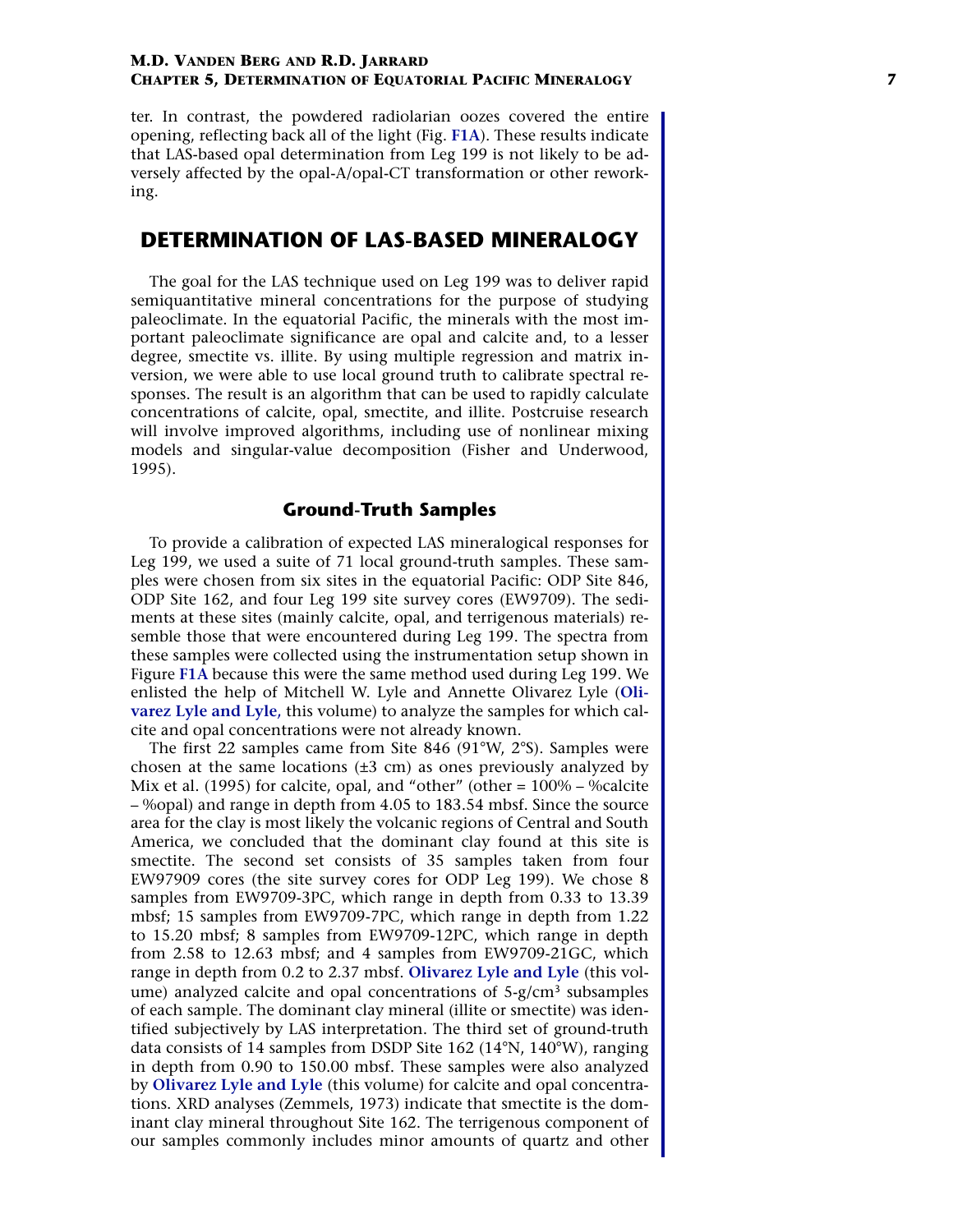clay species, but we only refer to the dominant clay mineral. Table **[T1](#page-18-0)** displays all the mineralogical ground-truth data used in this study.

### **Calibration Technique**

The first step in analyzing the ground-truth spectra was to determine portions of the spectral curve that react differently to different minerals. Analysis of the entire spectrum is inappropriate because the broad spectral shape can be sensitive to minor mineralogic components (e.g., quartz, feldspar, and organic matter). Instead, we selected about a dozen spectral features that seem to be significant (e.g., depth of the 1900-nm water trough). We used stepwise multiple regression, with each spectral feature as dependent variable and with known mineral concentrations as independent variables, to identify and quantify the spectral features that are reliably predicted by mineral concentration. It is important that the relationship is robust, fitting data from all three data sets without systematic residuals. Site-dependent residuals increase the likelihood of biased predictions for Leg 199 data. About a third of the potentially useful spectral features were rejected either because they poorly predicted mineral percentage or because of systematic residuals.

After the multiple regression calculations, we had eight spectral features that were usefully predictable  $(R = 0.66{\text -}0.92)$  (Table **[T2](#page-19-0)**). These equations, plus the unity equation

$$
F_{\text{calculate}} + F_{\text{opal}} + F_{\text{smective}} + F_{\text{illite}} = 1,
$$

form a set of simultaneous equations that can be expressed in matrix form as

*KF* = *S*,

where *K* is a  $9 \times 4$  coefficient matrix determined by multiple regression, *F* is a  $4 \times 1$  matrix of mineral fractions (or concentrations of the standards), and *S* is a  $9 \times 1$  matrix of spectral features. For calculation of the mineral fractions (*F*) of any sample from its spectral responses (*S*), we inverted the coefficient matrix

 $F = K^{-1}S$ .

With nine equations and only four unknowns, the result is an overdetermined least-squares solution. Before inversion, however, all terms in each spectral-feature equation were divided by the standard deviation of that spectral feature, thereby weighting each equation similarly. For unknowns, values for each spectral feature must be divided by this same standard deviation before applying the matrix equation above.

Our four-mineral solution solves for percentages of calcite, opal, smectite, and illite. Based on the correlation between observed and predicted mineral percentages, this solution is very good for calcite, opal, and illite but only fair for smectite. Reliability of the illite solution is limited, however, by the fact that only 6% of our standards have any significant illite at all. We use these results, therefore, only as a first-pass analysis. If the analysis of independent mineralogical data for a site indicates that illite is rare or absent, we then use revised smectite concentrations based on multiple regression and inversion of a set of threemineral (calcite, opal, and smectite) equations.

**[T1.](#page-18-0)** Mineralogical ground-truth data, p. 19.

**[T2.](#page-19-0)** A list of significant spectral features used in four- and threemineral calculations, p. 20.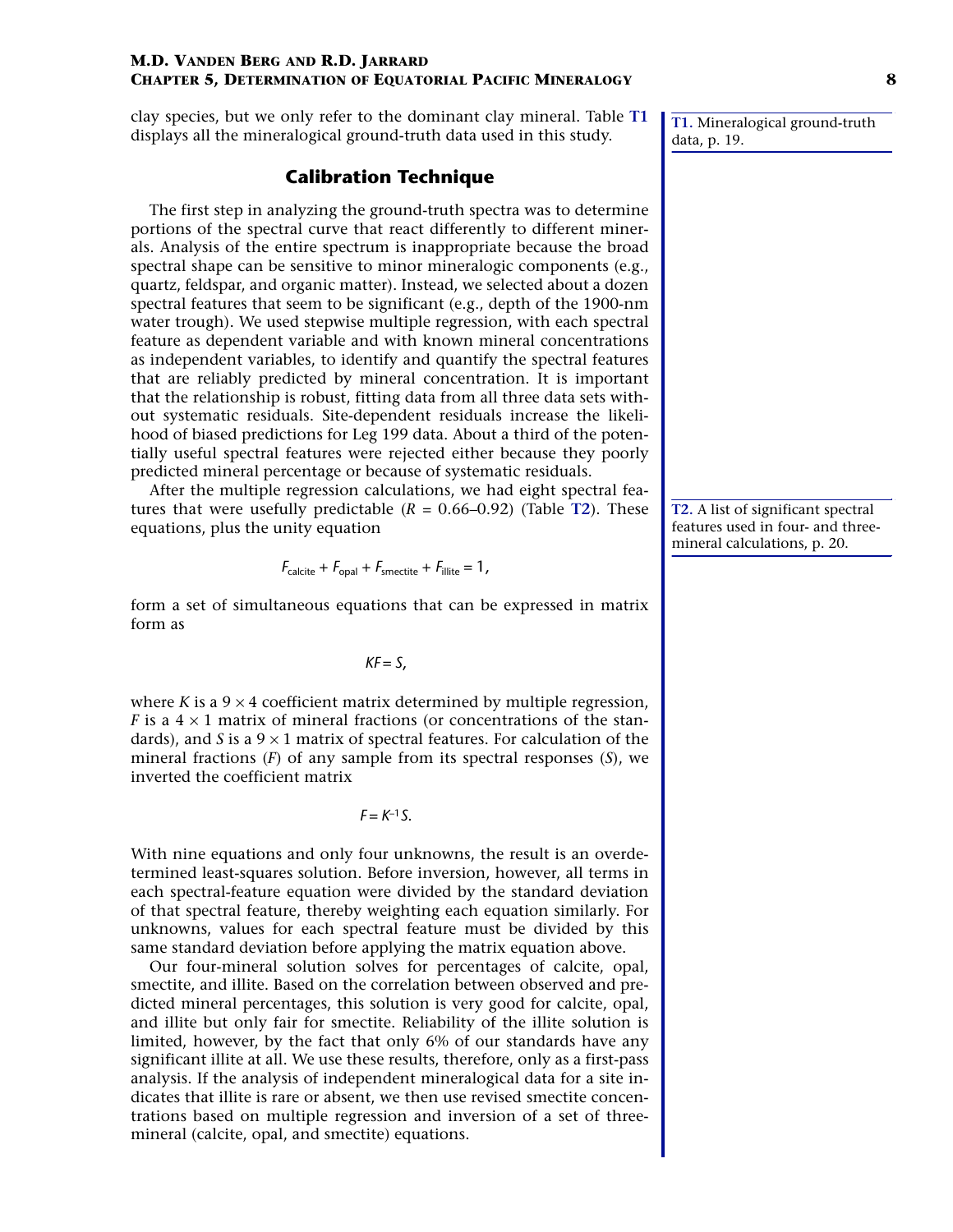The unity equation is only one of the nine equations involved in the least-squares solution, so the sum of estimated mineral fractions is not exactly 1. For our standards, almost all samples had total estimated fractions of 0.9–1.1. Furthermore, the best-fit mineral percentages may include a predicted negative concentration for a mineral component. Apparent negative concentrations were converted to zero, then concentrations of all components were adjusted to total one. Figure **[F7](#page-17-0)** compares known mineral concentrations to LAS-predicted mineral concentrations for our data set of standards. The four-mineral solution is shown for all four minerals along with the three-mineral smectite solution. The correlation coefficients range from a high of 0.95 for calcite to a low of 0.85 for the four-mineral smectite solution. An error of up to ±20% is seen between the predicted and actual concentrations, indicating that LAS will be able to predict overall changes in mineralogy during Leg 199, but actual mineral concentrations will not be as accurate.

# **GOALS FOR LEG 199 AND POSTCRUISE RESEARCH**

On board Leg 199, LAS-based mineralogy was determined on the moisture and density (MAD) samples as well as an additional one sample per section (located ~75 cm from the MAD sample). It is our hope that these data will prove useful to other shipboard scientists such as the sedimentologists and stratigraphic correlators. The second goal for determining LAS-based mineralogy is to calculate MARs, which in turn contribute to the overall objective of paleoclimate reconstruction. Further postcruise research will also involve improved algorithms, which will lower the percent error for individual samples.

## **ACKNOWLEDGMENTS**

This research used samples and/or data provided by the Ocean Drilling Program (ODP). ODP is sponsored by the U.S. National Science Foundation (NSF) and participating countries under management of Joint Oceanographic Institutions (JOI), Inc. Funding for this research was provided by the U.S. Science Support Program (USSSP).

We thank Mitchell and Annette Lyle for providing us with opal and calcite concentrations and Brian Bollin for helping with Matlab matrix inversion. Also, we thank the ODP and Oregon State University core repositories for supplying the samples needed for this study.

#### **[F7.](#page-17-0)** LAS-predicted mineralogy vs. ground-truth mineralogy, p. 18.

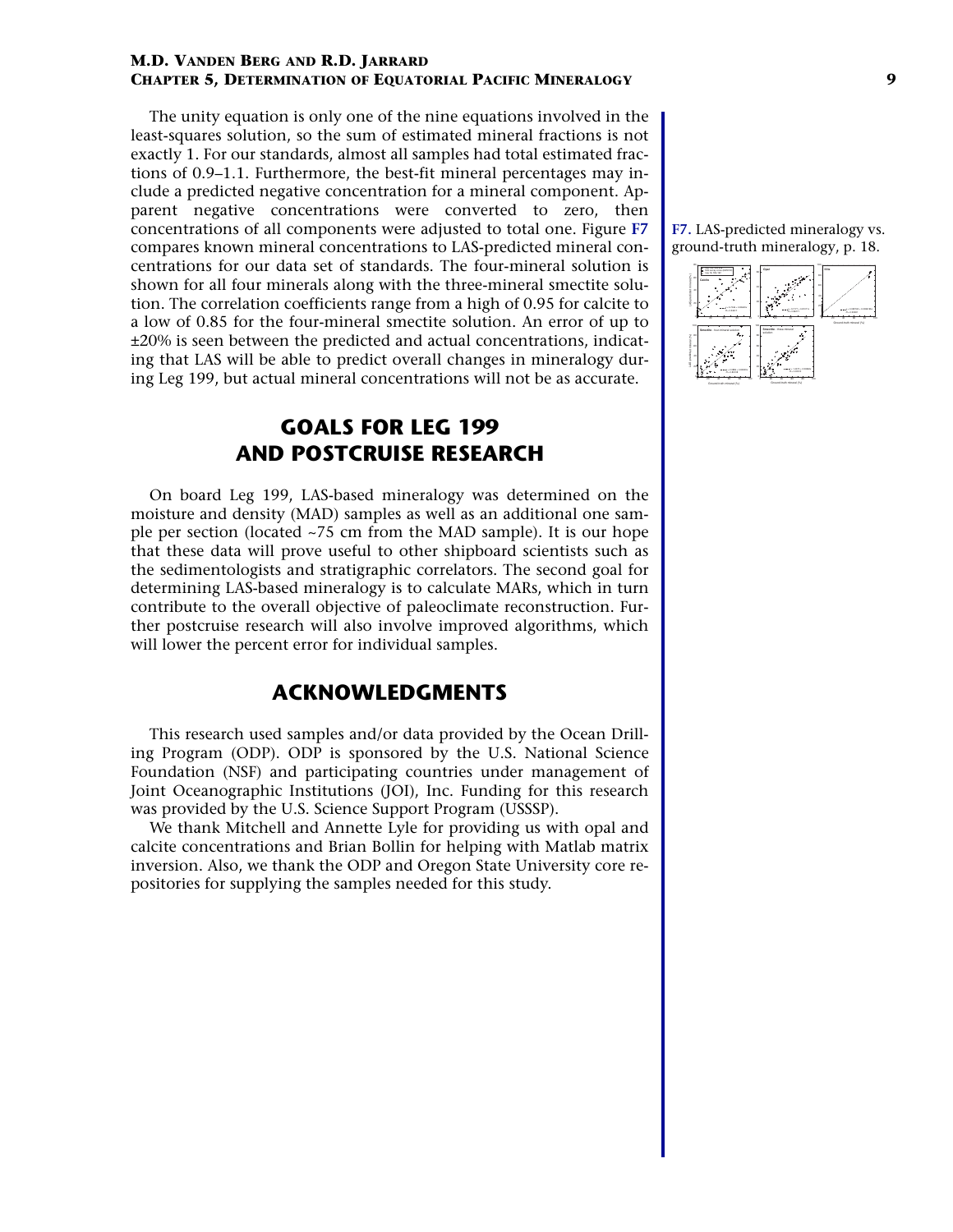### **REFERENECES**

- Balsam, W.L., and Deaton, B.C., 1996. Determining the composition of late Quaternary marine sediments from NUV, VIS, and NIR diffuse reflectance spectra. *Mar. Geol.,* 134:31–55.
- Balsam, W.L., Deaton, B.C., and Damuth, J.E., 1998. The effects of water content on diffuse reflectance measurements of deep-sea core samples: an example from ODP Leg 164 sediments. *Mar. Geol.,* 149:177–189.
- Balsam, W.L., Deaton, B.C., and Damuth, J.E., 1999. Evaluating optical lightness as a proxy for carbonate content in marine sediment cores. *Mar. Geol.,* 161:141–153.
- Clark, R.N., Reflectance spectra. *In* Ahrens, T.J. (Ed.), *Rock Physics and Phase Relations: A Handbook of Physical Constants:* (Washington, DC) Am. Geophy. Un., 178–188.
- Clark, R.N., Trude, V., King, V., Klejwa, M., Swayze, G.A., and Vergo, N., 1990. High spectral resolution reflectance spectroscopy of minerals. *J. Geophys. Res.,* 95:12653– 12680.
- deMenocal, P., Bloemendal, J., and King, J., 1991. A rock-magnetic record of monsoonal dust deposition to the Arabian Sea: evidence for a shift in the mode of deposition at 2.4 Ma. *In* Prell, W.L., Niitsuma, N., et al., *Proc. ODP, Sci. Results,* 117: College Station, TX (Ocean Drilling Program), 389–407.
- deMenocal, P.B., Bristow, J.F., and Stein, R., 1992. Paleoclimatic applications of downhole logs: Pliocene–Pleistocene results from Hole 798B, Sea of Japan. *In* Tamaki, K., Suyehiro, K., Allan, J., McWilliams, M., et al., 1992. *Proc. ODP, Sci. Results,* 127/128 (Pt. 1):393–407.
- Farrell, J.W., Raffi, I., Janecek, T.C., Murray, D.W., Levitan, M., Dadey, K.A., Emeis, K.- C., Lyle, M., Flores, J.-A., and Hovan, S., 1995. Late Neogene sedimentation patterns in the eastern equatorial Pacific. *In* Pisias, N.G., Mayer, L.A., Janecek, T.R., Palmer-Julson, A., and van Andel, T.H. (Eds.), *Proc. ODP, Sci. Results,* 138: College Station, TX (Ocean Drilling Program), 717–756.
- Fisher, A.T., and Underwood, M.B., 1995. Calibration of an X-ray diffraction method to determine relative mineral abundances in bulk powders using matrix singular value decomposition: a test from the Barbados accretionary complex. *In* Shipley, T.H., Ogawa, Y., Blum, P., et al., *Proc. ODP, Init. Repts.,* 156: College Station, TX (Ocean Drilling Program), 29–37.
- Hatchell, D.C. (Ed.), 1999. *Analytical Spectral Devices, Inc. Technical Guide* (3rd Ed.): Boulder (Analytical Spectral Devices, Inc.).
- Jarrard, R.D., and Arthur, M.A., 1989. Milankovitch paleoceanographic cycles in geophysical logs from ODP Leg 105, Labrador Sea and Baffin Bay. *In* Srivastava, S.P., Arthur, M.A., Clement, B., et al., *Proc. ODP, Sci. Results,* 105: College Station, TX (Ocean Drilling Program), 757–772.
- Jarrard, R.D., Golovchenko, X., and Shipboard Scientific Parties of ODP Legs 105, 113, and 117, 1988. Milankovitch climate cycles in ODP wireline logs. *Am. Assoc. Petrol. Geol.* (Abstract)
- Mix, A.C., Harris, S.E., and Janecek, T.R., 1995. Estimating lithology from nonintrusive reflectance spectra: Leg 138. *In* Pisias, N.G., Mayer, L.A., Janecek, T.R., Palmer-Julson, A., and van Andel, T.H. (Eds.), *Proc. ODP, Sci. Results,* 138: College Station, TX (Ocean Drilling Program), 413–427.
- Mix, A.C., Rugh, W., Pisias, N.G., Veirs, S., Leg 138 Shipboard Sedimentologists (Hagelberg, T., Hovan, S., Kemp, A., Leinen, M., Levitan, M., Ravelo, C.), and Leg 138 Scientific Party, 1992. Color reflectance spectroscopy: a tool for rapid characterization of deep-sea sediments. *In* Mayer, L., Pisias, N., Janecek, T., et al., *Proc. ODP, Init. Repts.,* 138 (Pt. 1): College Station, TX (Ocean Drilling Program), 67–77.
- Niitsuma, N., 1991. Layer-by-layer correlation of drilled sediments from Owen Ridge, Oman Margin, and Indus Fan. *In* Prell, W.L., Niitsuma, N., et al., *Proc. ODP, Sci. Results,* 117: College Station, TX (Ocean Drilling Program), 147–160.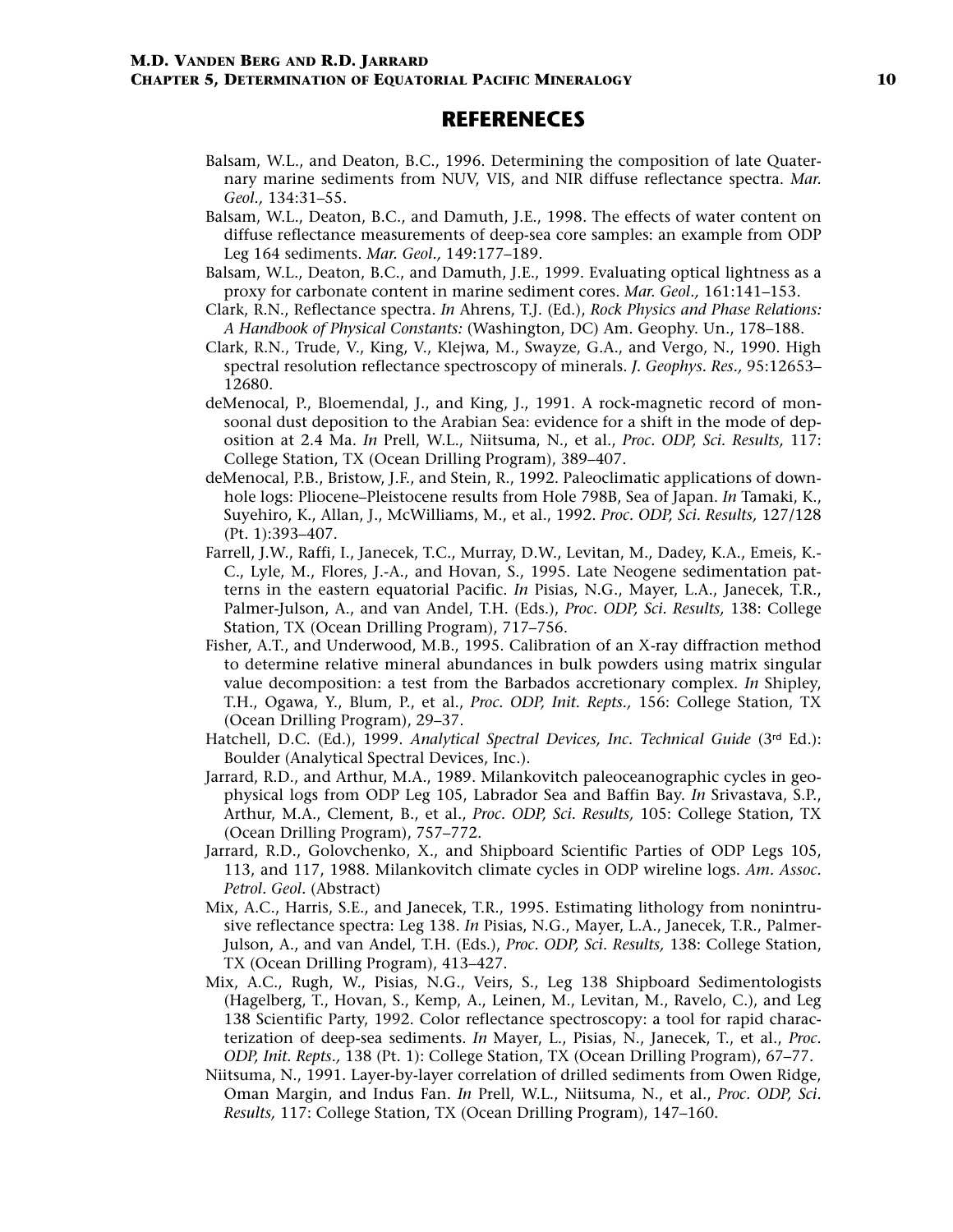- Rea, D.K., 1994. The paleoclimatic record provided by eolian deposition in the deep sea: the geologic history of wind. *Rev. Geophys.,* 32:159–195.
- Rice, S.B., Freund, H., Huang, W.L., Clouse, J.A., and Isaacs, C.M., 1995. Application of Fourier transform infrared spectroscopy to silica diagenesis: the opal-A to opal-CT transformation. *J. Sed. Res.,* A65:639–647.
- Shackleton, N.J., and Crowhurst, S., 1997. Sediment fluxes based on an orbitally tuned time scale 5 Ma to 14 Ma, Site 926. *In* Shackleton, N.J., Curry, W.B., Richter, C., and Bralower, T.J. (Eds.), *Proc. ODP, Sci. Results,* 154: College Station, TX (Ocean Drilling Program), 69–82.
- Shackleton, N.J., Crowhurst, S., Hagelberg, T., Pisias, N.G., and Schneider, D.A., 1995. A new late Neogene time scale: application to Leg 138 sites. *In* Pisias, N.G., Mayer, L.A., Janecek, T.R., Palmer-Julson, A., and van Andel, T.H. (Eds.), *Proc. ODP, Sci. Results,* 138: College Station, TX (Ocean Drilling Program), 73–101.
- Shipboard Scientific Party, 1973. Site 167. *In* Winterer, E.L., Ewing, J.I., et al., *Init. Repts. DSDP,* 17: Washington (U.S. Govt. Printing Office), 145–234.
- Zemmels, I., 1973. X-ray mineralogy studies-Leg 16. *In* van Andel, T.H., Heath, G.R., et. al., *Init. Repts. DSDP,* 16: Washington (U.S. Govt. Printing Office), 529-572.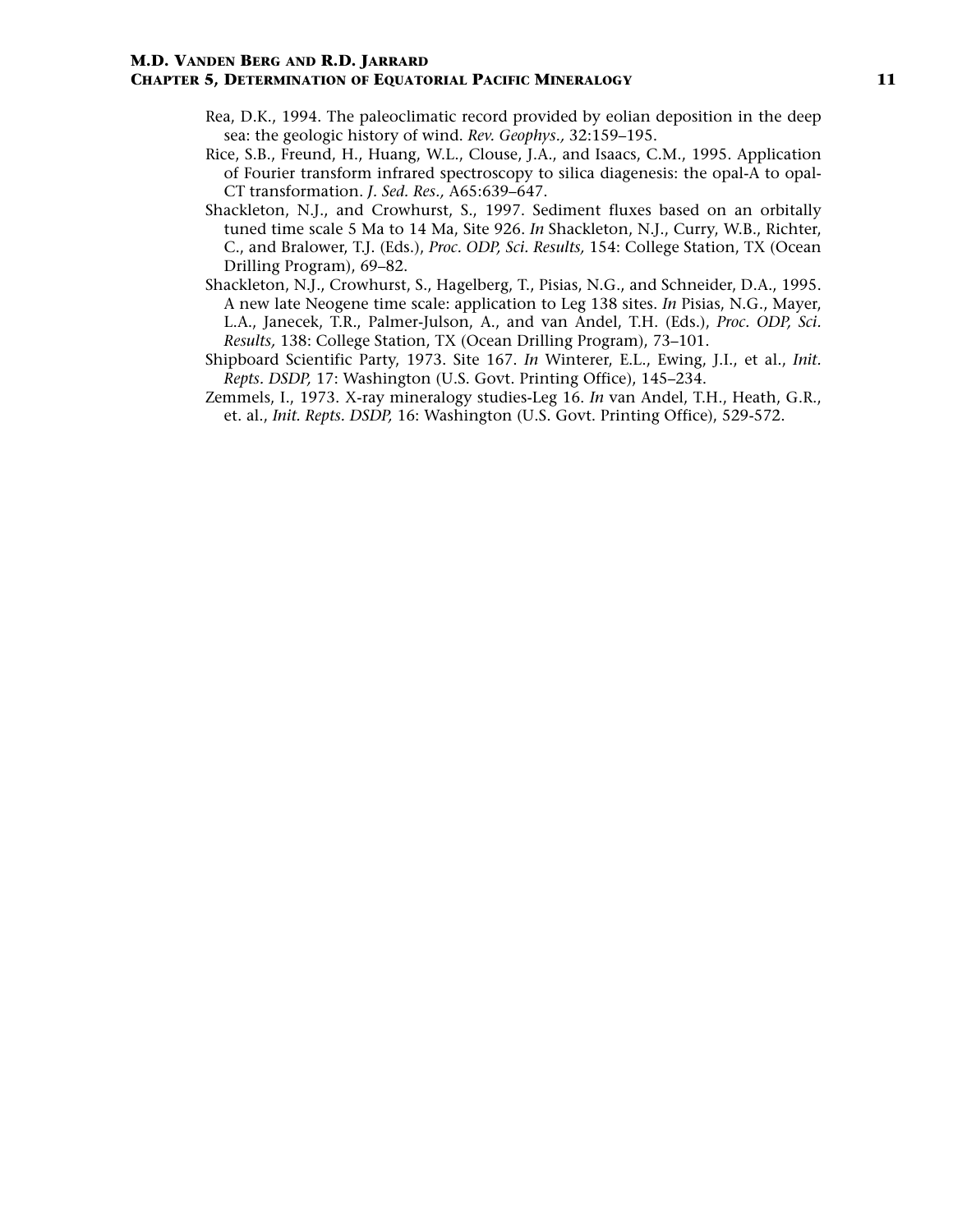<span id="page-11-0"></span>**Figure F1.** Schematic drawings of the LAS instrumentation setup. The first setup (**A**) is used when there is an abundance of powdered sample. In this case, the light probe is placed directly on the sample. The second setup (**B**) is used when the sample is limited or oddly shaped. The first technique is preferred since it gives a more accurate total reflectance value.

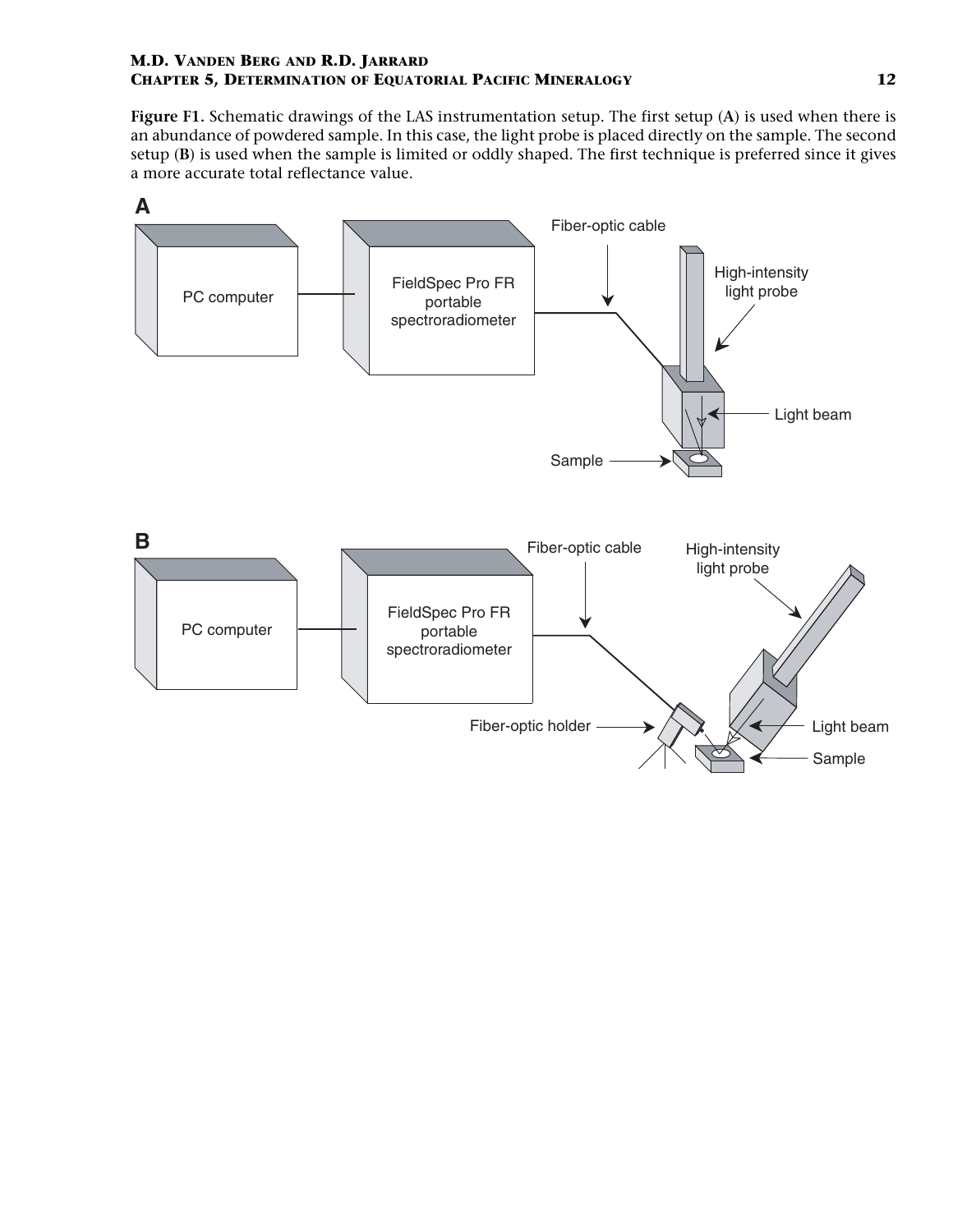

<span id="page-12-0"></span>**Figure F2.** Spectral comparisons of calcite, opal, smectite, and illite, including 50:50 mixes.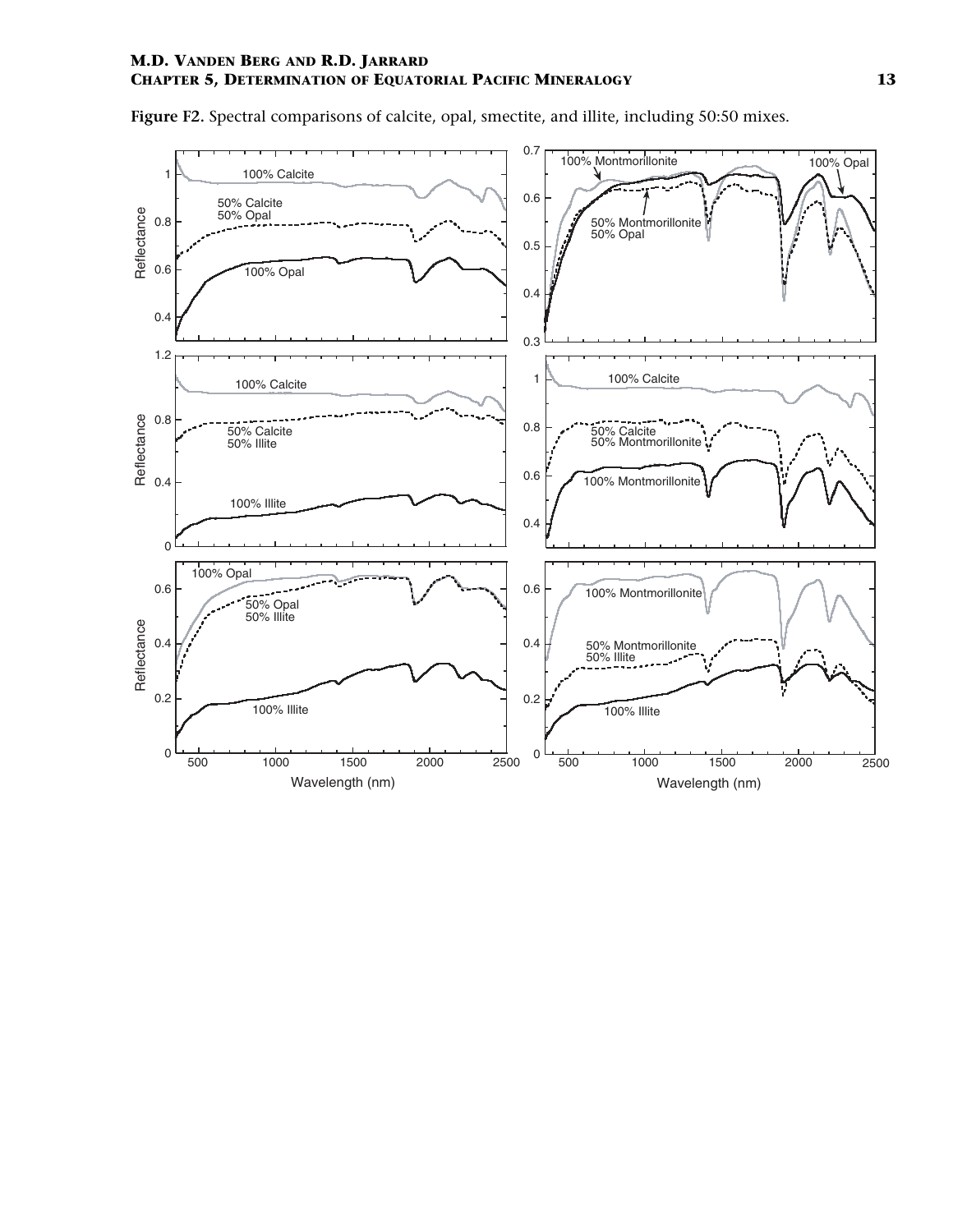<span id="page-13-0"></span>**Figure F3.** Comparison between LAS and conventional chemical methods (Mix et al., 1995) for finding percent concentrations of calcite and opal. This study involved the first, less sophisticated, LAS mineral calculations.

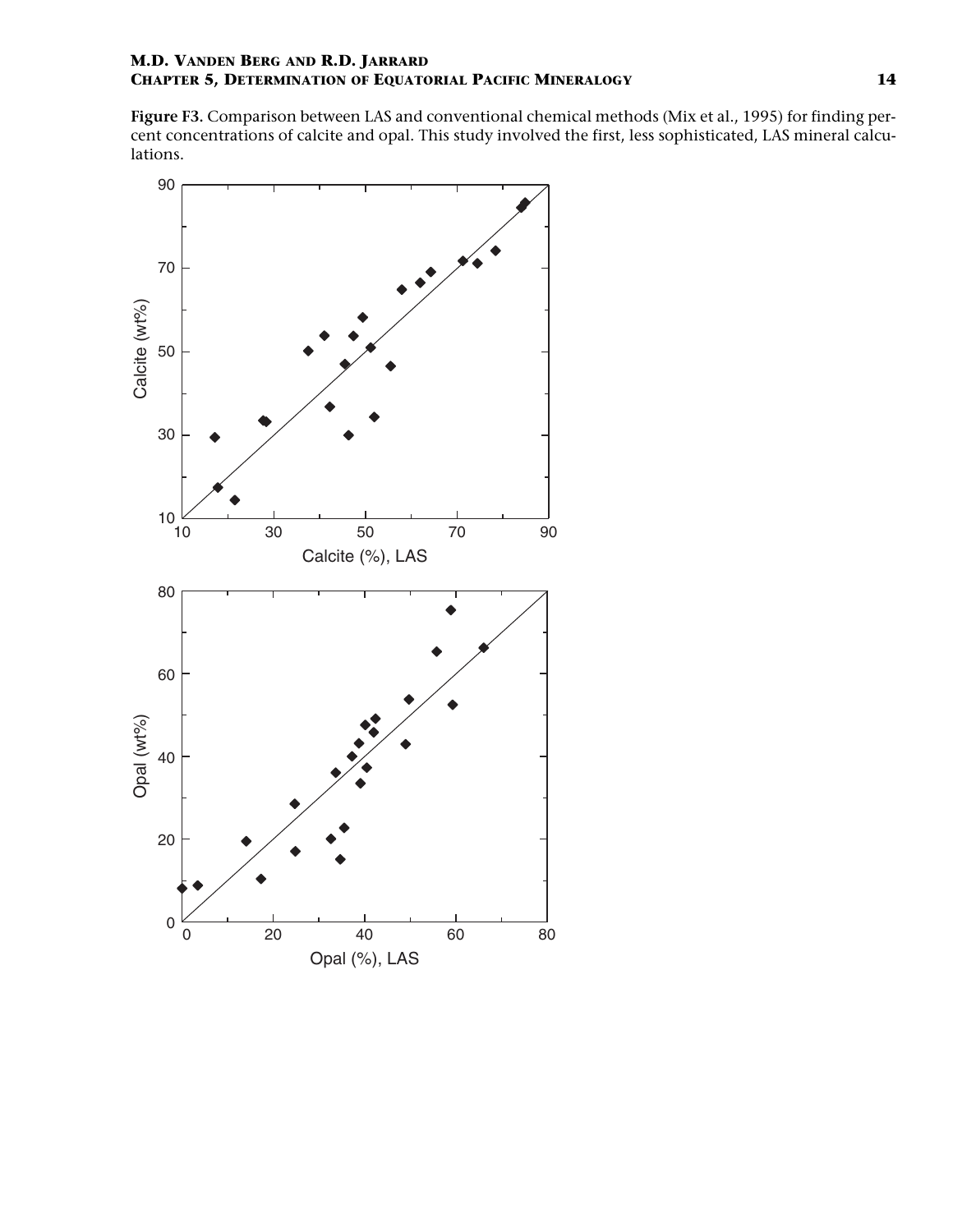<span id="page-14-0"></span>**Figure F4.** Locations of samples analyzed by XRD. The northern site contains dominantly illite, whereas the southern site contains dominantly smectite. The variations in clay are a result of different winds tapping different source areas.

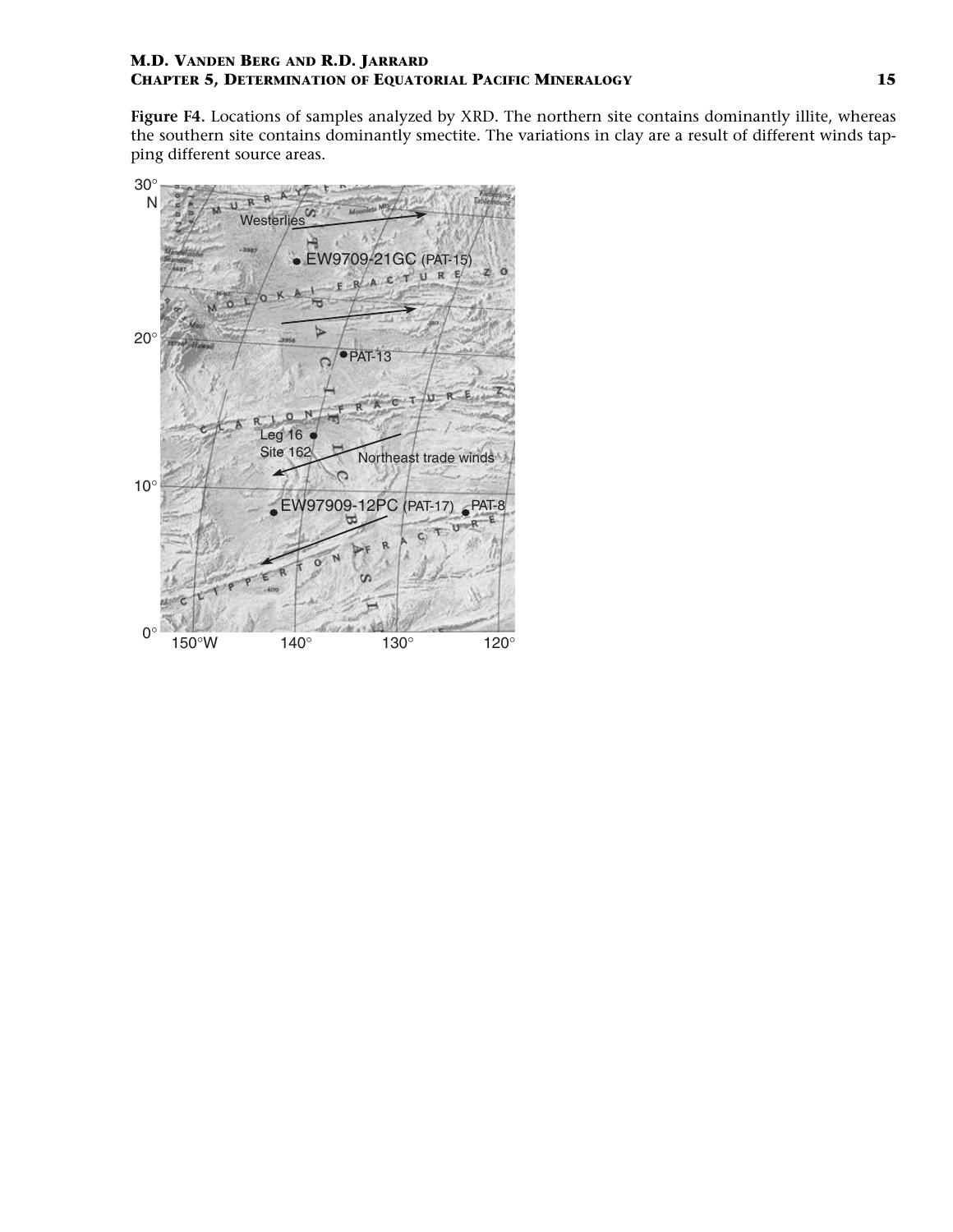<span id="page-15-0"></span>**Figure F5.** Spectral differences between illite-rich and smectite-rich ocean sediments. These three samples came from two different equatorial Pacific site survey cores. The first two samples,  $A_1$  and  $A_2$ , came from core EW9709-21GC (25°N, 147°W), and the third sample, B, came from core EW9709-12PC (5°N, 140°W). Samples  $A_1$  and  $A_2$  contain 89% and 88% clay, respectively, and are both dominantly illite. Sample B contains 80% clay and is dominantly smectite.

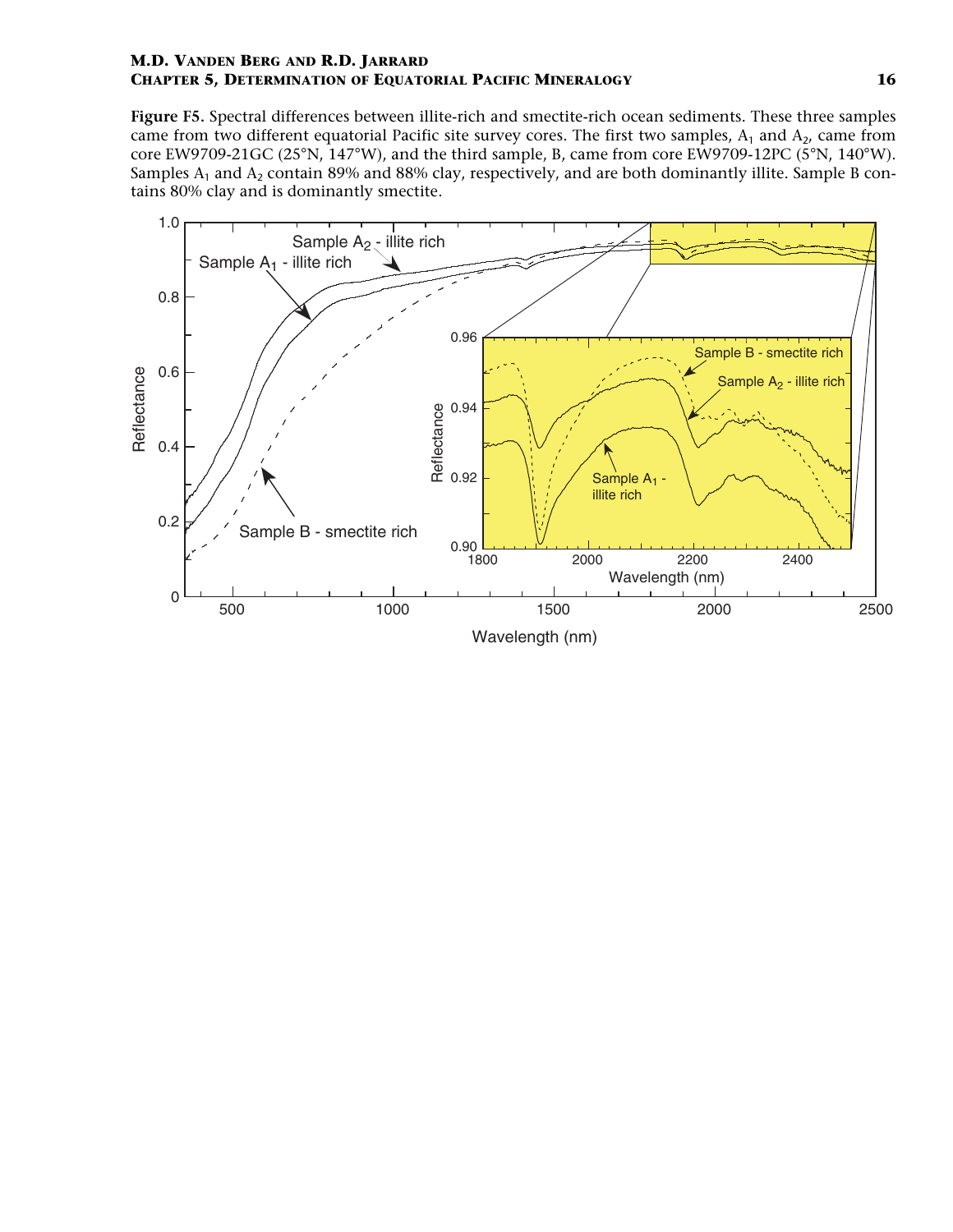<span id="page-16-0"></span>**Figure F6.** Spectral comparisons of radiolarian oozes from zones of opal-A and opal-CT. The samples are from DSDP Leg 17 Site 166, which is located in the Central Pacific Basin. The small numbers next to the curves represent the sample depth in meters below seafloor.

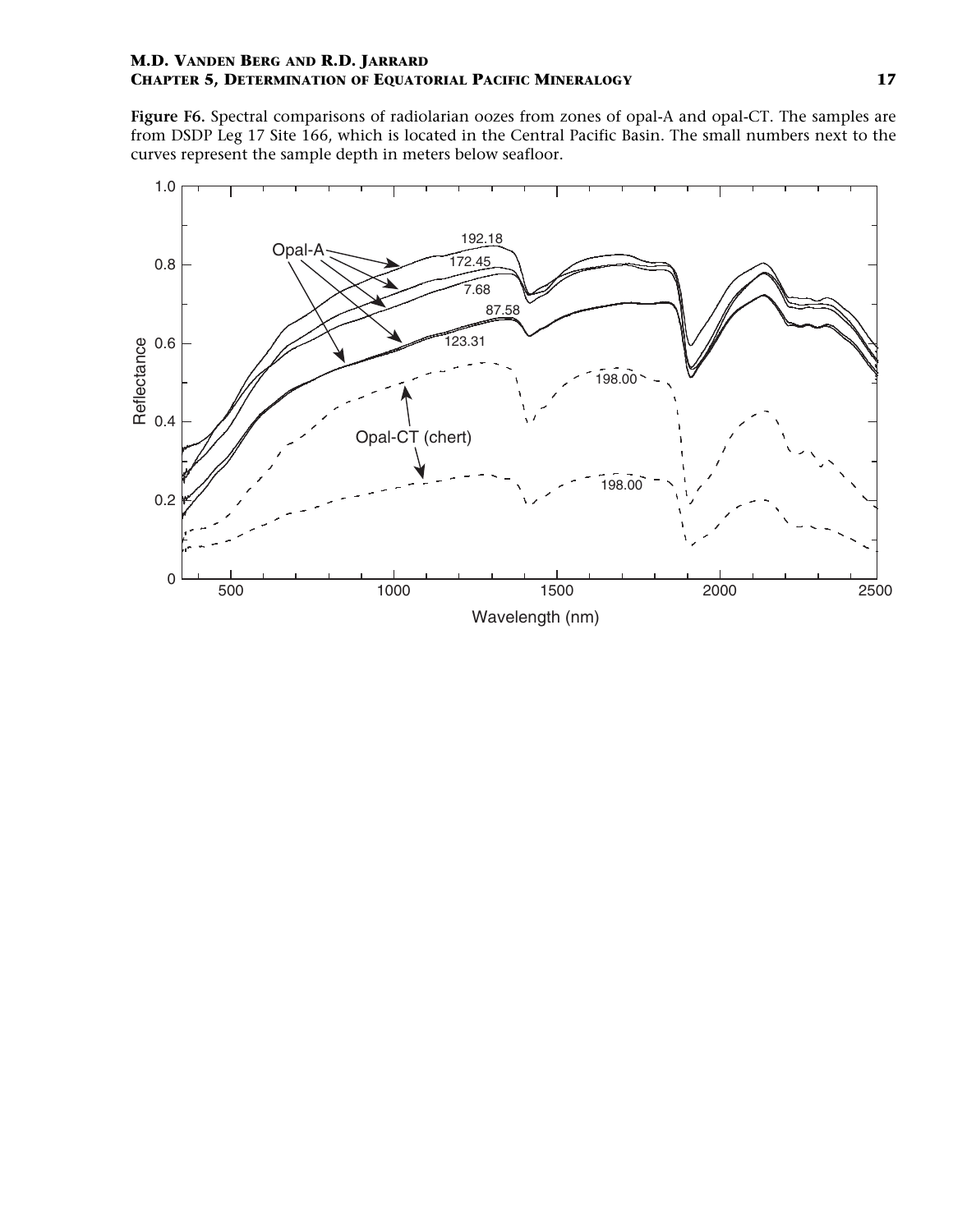



<span id="page-17-0"></span>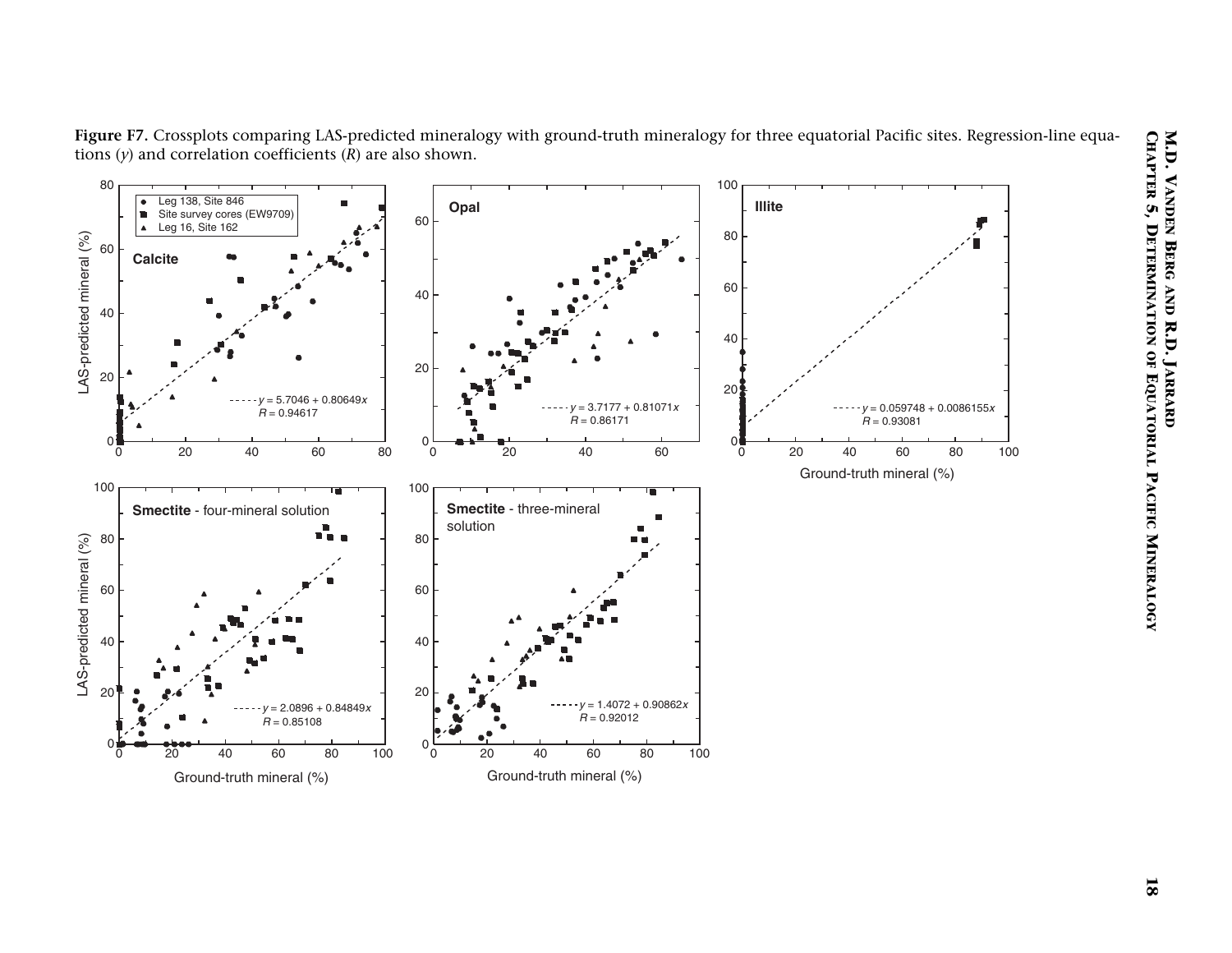<span id="page-18-0"></span>**Table T1.** Mineralogical ground-truth data used to calibrate LAS spectral features.

| Core                                     | Interval<br>(cm) | Calcite<br>(%) | Opal<br>(% ) | Smectite<br>(% ) | Illite<br>(%) | Core                                                                  | Interval<br>(cm) | Calcite<br>(% ) | Opal<br>(%) | Smectite<br>(% ) | Illite<br>(%) |
|------------------------------------------|------------------|----------------|--------------|------------------|---------------|-----------------------------------------------------------------------|------------------|-----------------|-------------|------------------|---------------|
| 138-8461                                 |                  |                |              |                  |               | <b>7PC (PAT-8)</b>                                                    | 829-831          | 67.50           | 8.90        | 23.60            | 0.00          |
| $1H-3$                                   | 102-103          | 29.50          | 52.53        | 17.97            | 0.00          | 7PC (PAT-8)                                                           | 982-984          | 0.36            | 34.60       | 65.04            | 0.00          |
| $3H-4$                                   | 105-106          | 64.92          | 28.51        | 6.57             | 0.00          | 7PC (PAT-8)                                                           | 1163-1165        | 0.31            | 31.90       | 67.79            | 0.00          |
| $4H-4$                                   | 105-106          | 53.84          | 20.09        | 26.07            | 0.00          | <b>7PC (PAT-8)</b>                                                    | 1252-1254        | 0.26            | 29.70       | 70.04            | 0.00          |
| $6H-2$                                   | 106-107          | 50.25          | 39.99        | 9.76             | 0.00          | 7PC (PAT-8)                                                           | 1317-1319        | 16.45           | 24.90       | 58.65            | 0.00          |
| 7H-7                                     | $40 - 41$        | 33.25          | 65.31        | 1.44             | 0.00          | 7PC (PAT-8)                                                           | 1367-1369        | 17.24           | 31.70       | 51.06            | 0.00          |
| 8H-5                                     | 104-105          | 53.92          | 37.33        | 8.75             | 0.00          | 7PC (PAT-8)                                                           | 1436-1438        | 30.35           | 24.00       | 45.65            | 0.00          |
| 10H-6                                    | 105-106          | 46.59          | 36.06        | 17.35            | 0.00          | 7PC (PAT-8)                                                           | 1466-1468        | 27.04           | 22.20       | 50.76            | 0.00          |
| 11H-4                                    | 102-103          | 33.04          | 58.61        | 8.35             | 0.00          | 7PC (PAT-8)                                                           | 1518-1520        | 78.91           | 7.00        | 14.09            | 0.00          |
| $11H-6$                                  | 104-105          | 51.00          | 47.64        | 1.36             | 0.00          | 12PC (PAT-17)                                                         | 258-260          | 0.18            | 36.30       | 63.52            | 0.00          |
| 12H-4                                    | 105-106          | 33.50          | 42.95        | 23.55            | 0.00          | 12PC (PAT-17)                                                         | 473-475          | 43.67           | 22.90       | 33.43            | 0.00          |
| 12H-6                                    | 102-103          | 58.25          | 33.50        | 8.25             | 0.00          | 12PC (PAT-17)                                                         | 593-595          | 36.53           | 26.10       | 37.37            | 0.00          |
| $13H-2$                                  | 104-105          | 47.09          | 45.81        | 7.10             | 0.00          | 12PC (PAT-17)                                                         | 740-742          | 0.29            | 42.50       | 57.21            | 0.00          |
| $13H-3$                                  | 100-101          | 30.00          | 49.12        | 20.88            | 0.00          | 12PC (PAT-17)                                                         | 833-835          | 0.22            | 50.80       | 48.98            | 0.00          |
| $15H-2$                                  | 105-106          | 34.42          | 43.15        | 22.43            | 0.00          | 12PC (PAT-17)                                                         | 979-981          | 0.14            | 37.30       | 62.56            | 0.00          |
| 15H-4                                    | 104-105          | 36.84          | 53.81        | 9.35             | 0.00          | 12PC (PAT-17)                                                         | 1074-1076        | 0.03            | 45.80       | 54.17            | 0.00          |
| $15H-6$                                  | 105-106          | 69.14          | 22.75        | 8.11             | 0.00          | 12PC (PAT-17)                                                         | 1261-1263        | 63.63           | 15.10       | 21.27            | 0.00          |
| $16H-1$                                  | 106-107          | 66.59          | 15.14        | 18.27            | 0.00          | 21 GC (PAT-15)                                                        | $20 - 22$        | 0.37            | 10.60       | 0.00             | 89.03         |
| 18H-3                                    | 104-105          | 84.59          | 8.81         | 6.60             | 0.00          | 21 GC (PAT-15)                                                        | 115-117          | 0.11            | 9.30        | 0.00             | 90.59         |
| 18H-4                                    | 106-107          | 74.26          | 17.06        | 8.68             | 0.00          | 21 GC (PAT-15)                                                        | 175-177          | 0.07            | 10.60       | 0.00             | 89.33         |
| 18H-6                                    | 103-104          | 85.76          | 8.09         | 6.15             | 0.00          | 21 GC (PAT-15)                                                        | 235-237          | 0.04            | 12.20       | 0.00             | 87.76         |
| 19H-3                                    | 104-105          | 71.84          | 10.40        | 17.76            | 0.00          | $16-162^2$                                                            |                  |                 |             |                  |               |
| 20H-4                                    | 102-103          | 71.26          | 19.55        | 9.19             | 0.00          | $1R-1$                                                                | $91 - 92$        | 51.68           | 15.08       | 33.24            | 0.00          |
| EW97909 (site survey cores) <sup>1</sup> |                  |                |              |                  |               | $1R-2$                                                                | $61 - 62$        | 46.94           | 18.39       | 34.67            | 0.00          |
| 3 PC (PAT-13)                            | $33 - 35$        | 0.22           | 12.00        | 0.00             | 87.78         | $1R-3$                                                                | $80 - 81$        | 60.02           | 7.79        | 32.19            | 0.00          |
| 3 PC (PAT-13)                            | 314-316          | 0.04           | 15.50        | 84.46            | 0.00          | $3R-2$                                                                | $80 - 81$        | 72.33           | 10.90       | 16.77            | 0.00          |
| 3 PC (PAT-13)                            | 433-435          | 0.14           | 20.70        | 79.16            | 0.00          | $3R-3$                                                                | $80 - 81$        | 67.64           | 10.32       | 22.04            | 0.00          |
| 3 PC (PAT-13)                            | 773-775          | 0.12           | 52.60        | 47.28            | 0.00          | $3R-4$                                                                | $80 - 81$        | 77.60           | 7.32        | 15.08            | 0.00          |
| 3 PC (PAT-13)                            | 830-832          | 0.33           | 60.90        | 38.77            | 0.00          | $3R-5$                                                                | $70 - 71$        | 57.34           | 6.50        | 36.16            | 0.00          |
| 3 PC (PAT-13)                            | 933-935          | 0.09           | 57.90        | 42.01            | 0.00          | $4R-3$                                                                | 79-80            | 3.97            | 43.43       | 52.60            | 0.00          |
| 3 PC (PAT-13)                            | 1192-1194        | 0.09           | 55.90        | 44.01            | 0.00          | $4R-4$                                                                | $80 - 81$        | 3.56            | 45.26       | 51.18            | 0.00          |
| 3 PC (PAT-13)                            | 1337-1339        | 0.08           | 57.00        | 42.92            | 0.00          | 4R-5                                                                  | $77 - 78$        | 3.14            | 48.89       | 47.97            | 0.00          |
| 7PC (PAT-8)                              | 122-124          | 0.16           | 17.70        | 82.14            | 0.00          | 4R-6                                                                  | $60 - 61$        | 5.96            | 54.27       | 39.77            | 0.00          |
| 7PC (PAT-8)                              | 335-337          | 0.30           | 24.70        | 75.00            | 0.00          | 14R-2                                                                 | $80 - 81$        | 16.03           | 52.02       | 31.95            | 0.00          |
| 7PC (PAT-8)                              | 387-389          | 0.31           | 22.20        | 77.49            | 0.00          | $14R-3$                                                               | $81 - 82$        | 28.66           | 42.15       | 29.19            | 0.00          |
| 7PC (PAT-8)                              | 518-520          | 0.33           | 20.60        | 79.07            | 0.00          | 14R-4                                                                 | $80 - 81$        | 35.26           | 37.14       | 27.60            | 0.00          |
| 7PC (PAT-8)                              | 696-698          | 0.34           | 32.10        | 67.56            | 0.00          |                                                                       |                  |                 |             |                  |               |
| 7PC (PAT-8)                              | 804-806          | 52.46          | 14.40        | 33.14            | 0.00          | Note: $1 -$ Mix et al. $1005: 2 -$ Oliverez Lyle and Lyle, this volu- |                  |                 |             |                  |               |

Note: 1 = Mix et al., 1995; 2 = **Olivarez Lyle and Lyle**, this volume.